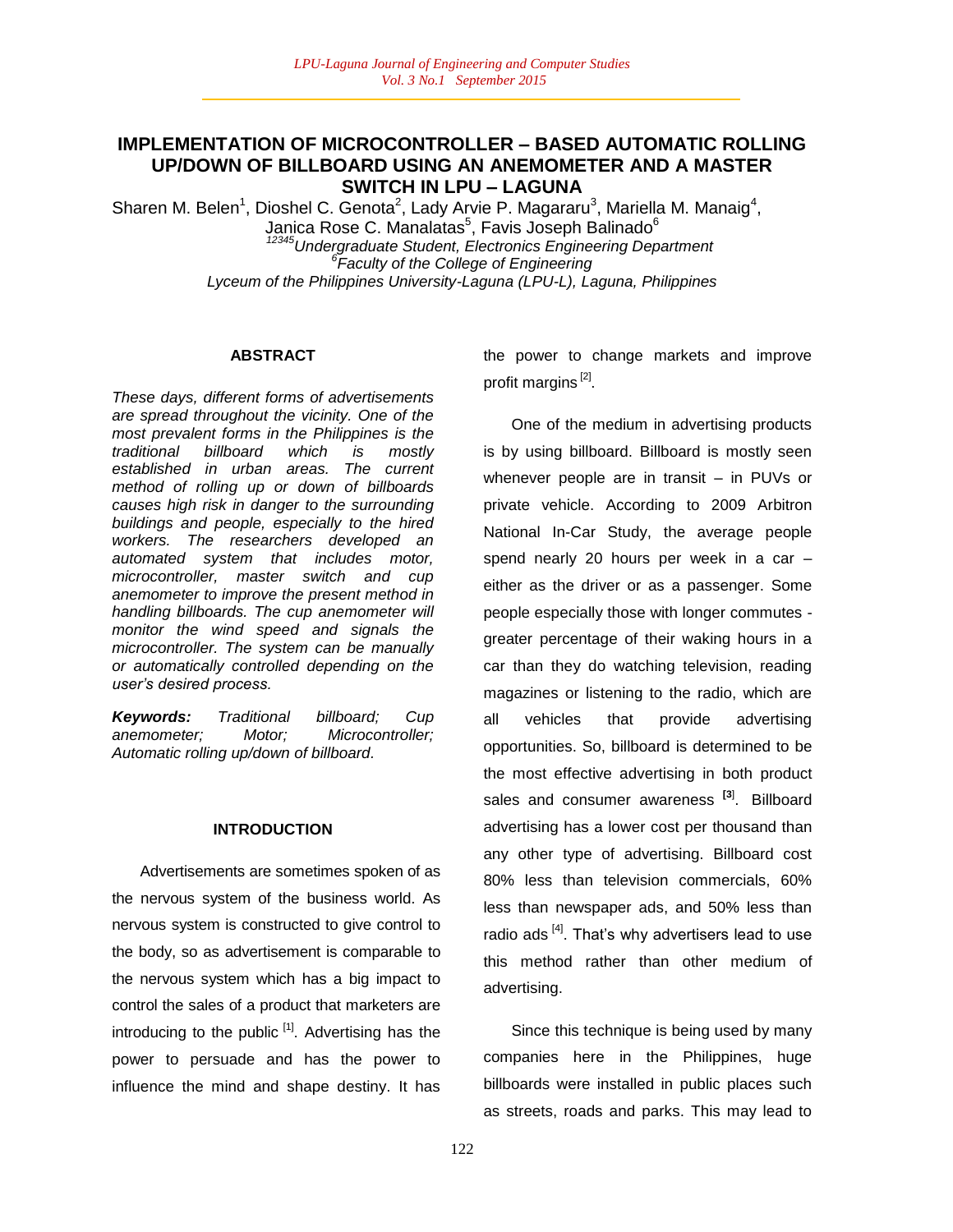harm the people around the area especially whenever typhoons are entering in the country. One great example of this is when typhoon Milenyo entered the Philippines' area of responsibility in 2006 when billboards collapsed due to strong winds and heavy rains which led to loss of lives and properties  $[5]$ . After that incident, Metropolitan Manila Development Authority decided to launch "Operation Roll Down, Baby", which includes the rolling down of print-ads from advertising billboards before the typhoon landed on the area to prevent the repeat of what had happened before, but unfortunately most of outdoor advertisers were against the campaign and filed charges against the agency. With these mentioned circumstances, the proponents came up with this study.

#### *Statement of the Problem*

Many types of billboards (i.e. traditional billboard, mobile billboard and video billboard) are used to promote advertising but the only existing and common kind in the Philippines is the print billboard and the Light Emitting Diode (LED) billboard. There are factors to be determined in putting up a billboard for advertising such as the structure, cost, effectiveness and also the safety of the operators and the residence in the location.

The current standard of the contemporary billboard structure consists of a steel frame on which a high resolution advertising material is tied using steel wires and illuminated using front-lit metal halides using steel light supports. The weight of the frame is supported by a series of web-like large steel angle bars and thrushes engineered to fully secure the structure in case of adverse weather conditions. The base is bolted through a concrete slab which is buried deeply beneath the ground  $\left[6\right]$ . The said structure of the print billboard is very heavy yet fragile that it can collapse due to strong wind. This scenario could destruct the houses and other establishments around the billboard. Also, these billboards are very hazardous for the residence around the location.

Meanwhile, an apparatus for supporting operation of an LED sign, comprises of a video data processor including first and second video data processor circuit cards, each having a video source input, a backplane frame input and a backplane frame output; a sign interface unit for routing video data to a plurality of distribution boards that are provided within an LED sign and are connected to respectively corresponding pluralities of LED drivers that drive LEDs in the sign, said sign interface unit including a sign interface circuit card having a backplane frame input, and having a video data output for coupling to the associated distribution boards; and a backplane chassis connected to said first and second video data processor circuit cards and said sign interface circuit card, said backplane chassis coupling said backplane frame output of said first video data processor circuit card to said backplane frame input of said second video data processor circuit card, said backplane chassis also coupling said backplane frame output of said second video data processor circuit card to said backplane frame input of said sign interface circuit card <sup>[7]</sup>. This shows that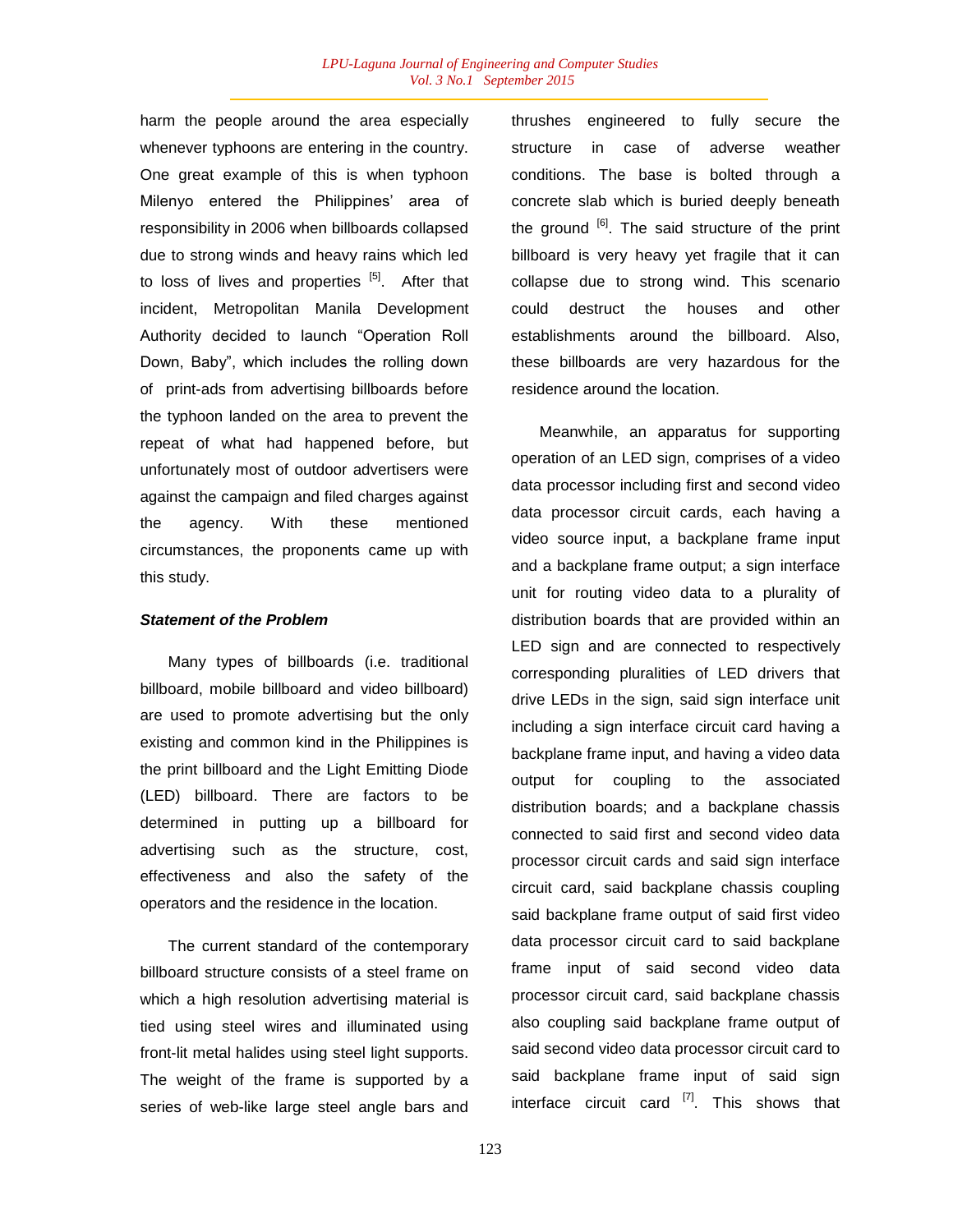structure of the LED billboard is also delicate. Meaning, the structure is not also secure for the people around the billboard.

In addition, digital billboards constantly use energy, which makes them less efficient than normal billboards. Although LED billboard is effective in advertising, it is wasteful and harmful to the environment <sup>[8]</sup>. This makes the LED billboards more costly because of the energy consumption.

In terms of cost, although a traditional billboard is less expensive than an LED ad, it can't be changed without hiring someone to climb up and repaper it, which is usually timeconsuming and expensive  $[9]$ . This means, that both print and LED billboards are costly in a way that the LED billboard is expensive in the structure itself while the print billboard is also costly for hiring some to roll up or down the billboard.

In this light, the proponent undertook the study to address the following problems:

- a. How to develop a control system using Arduino as the microcontroller, and wind sensor and a manual switch as switches?
- b. How to develop a control system using Arduino to control the motor"s rotation and speed, activate the motor and to monitor the input given by the anemometer?
- c. How to develop a prototype that shows the operation of the sensor – based automated billboard system?

Thus, a proposal to build an automatic billboard using Arduino with anemometer as a wind sensor is proposed by the researchers. It cannot be destroy by the strong wind because a wind sensor will switches the billboard to roll down. Also, the cost of the device will be cheaper than the print and LED billboard. With the same effectiveness, this kind of billboard is more efficient and secure.

## *Objectives*

The proposed study aims at providing an improvement in the billboard system which will serve as the automatic mechanism for billboards. Generally, the objective of this proposed study is to develop and construct a sensor-based automated billboard system prototype that will automatically do the rolling up and rolling down of billboards. Specifically, this study aims at:

- creating a prototype or model that shows the operation of the sensor-based automated billboard system;
- designing the system program using C++ as the system language, and On-Off Controller for the algorithm;
- controlling the system using Arduino as the microcontroller, and anemometer as the wind sensor along with a switch as the inputs; and,
- testing and evaluating the performance of the system in terms of Arduino"s control system, motor, anemometer and the switch.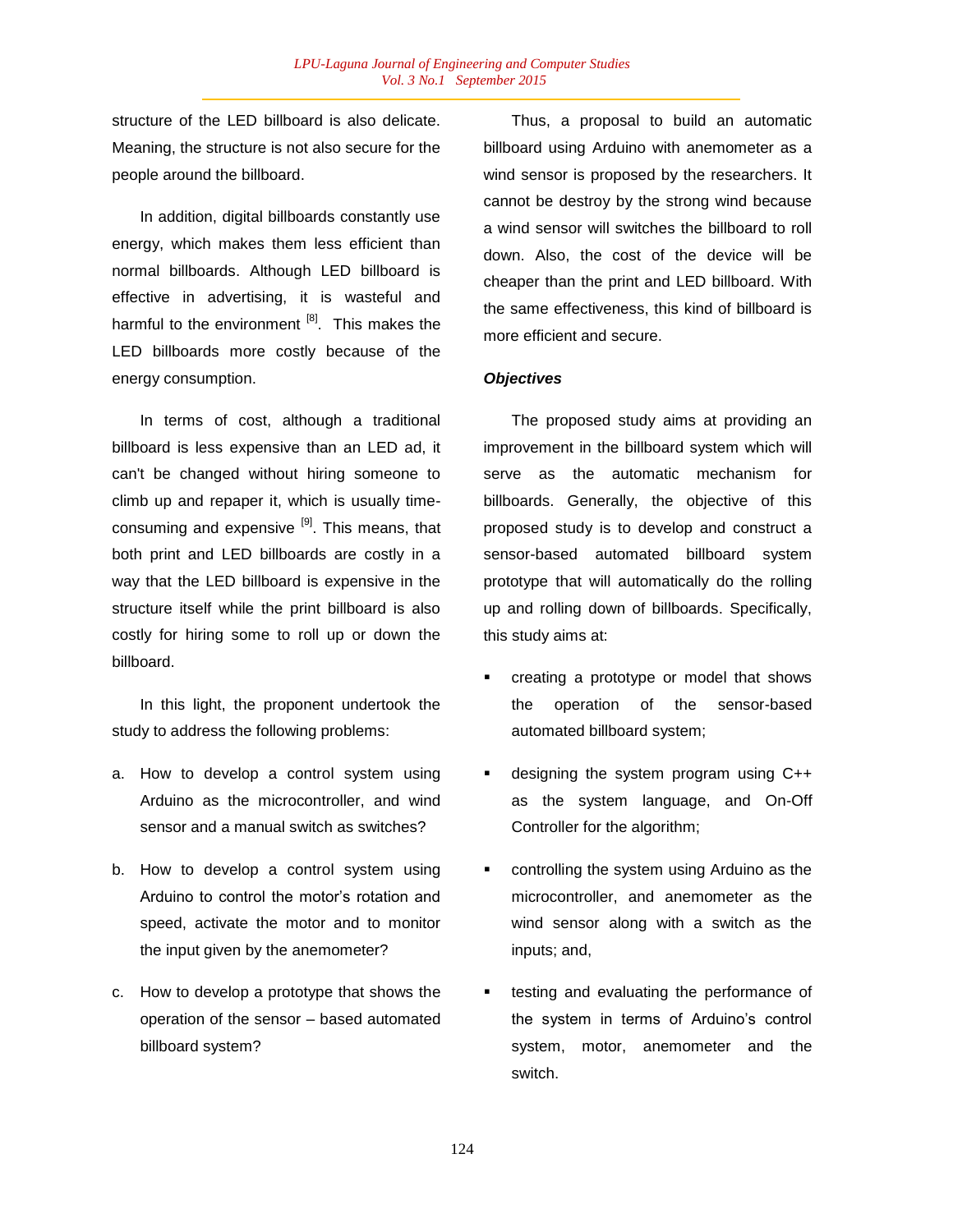## *Scope and Limitations*

This study includes the subsystems which are:

- the frame which is fabricated to hold the 6 ft x 4 ft tarpaulin, the wiper motor, and all other components used in the system.
- the program with an algorithm that will control the system to run and stop at a given condition.
- the sensor part, which will detect if a certain parameter reaches the maximum set point making an input signal to alert the system.

The constraints of this study include the following:

- the lack of automatic installation procedure.
	- nuts and bolts are used to hold the tarpaulin.
	- the eyelets of the tarpaulin must be in line with the fixed holes in the frame.
	- the tarpaulin size not greater than 6 ft x 4 ft can also be used but would not maximize the billboard design.
- when the billboard is placed in a different location the behavior of the wind is changed, thus the parameter set point being measured must be adjusted by manually changing the set points within the program of the microcontroller.

 the wind behavior considered for the set point is based on the measured wind in LPU – Laguna on March 2015.

The prototype is specifically made for the study and fulfillment of its stated objectives and is attuned for the safety of future billboard designs as well as to undertake automating billboard in the Lyceum of the Philippines University – Laguna.

## *Significance of the Study*

This study will design and develop a prototype of an automatic rolling up or down of billboard using Arduino as the microcontroller unit in controlling the motor"s rotation and speed, activate the motor and to monitor the input given by the anemometer wherein the on – off controller will be used. The novelty of this research is it is the first ever project to convey and construct a prototype of the operation of the sensor – based automated billboard system using the anemometer as wind sensor and a master switch in LPU - Laguna. This research helps the proponents to enhance the knowledge in Arduino technology and on – off control algorithm.

The proposed study can help the company to reduced expenses. The three main reasons are: first, because the study is less expensive than spending money in fixing the damaged billboards, not just once but  $n^{th}$  times. Second, the company will no longer need to pay personnel to manually roll up or down the print advertisement. Lastly, the company can control the rolling up or down of their desired print ads whenever they want with the use of the master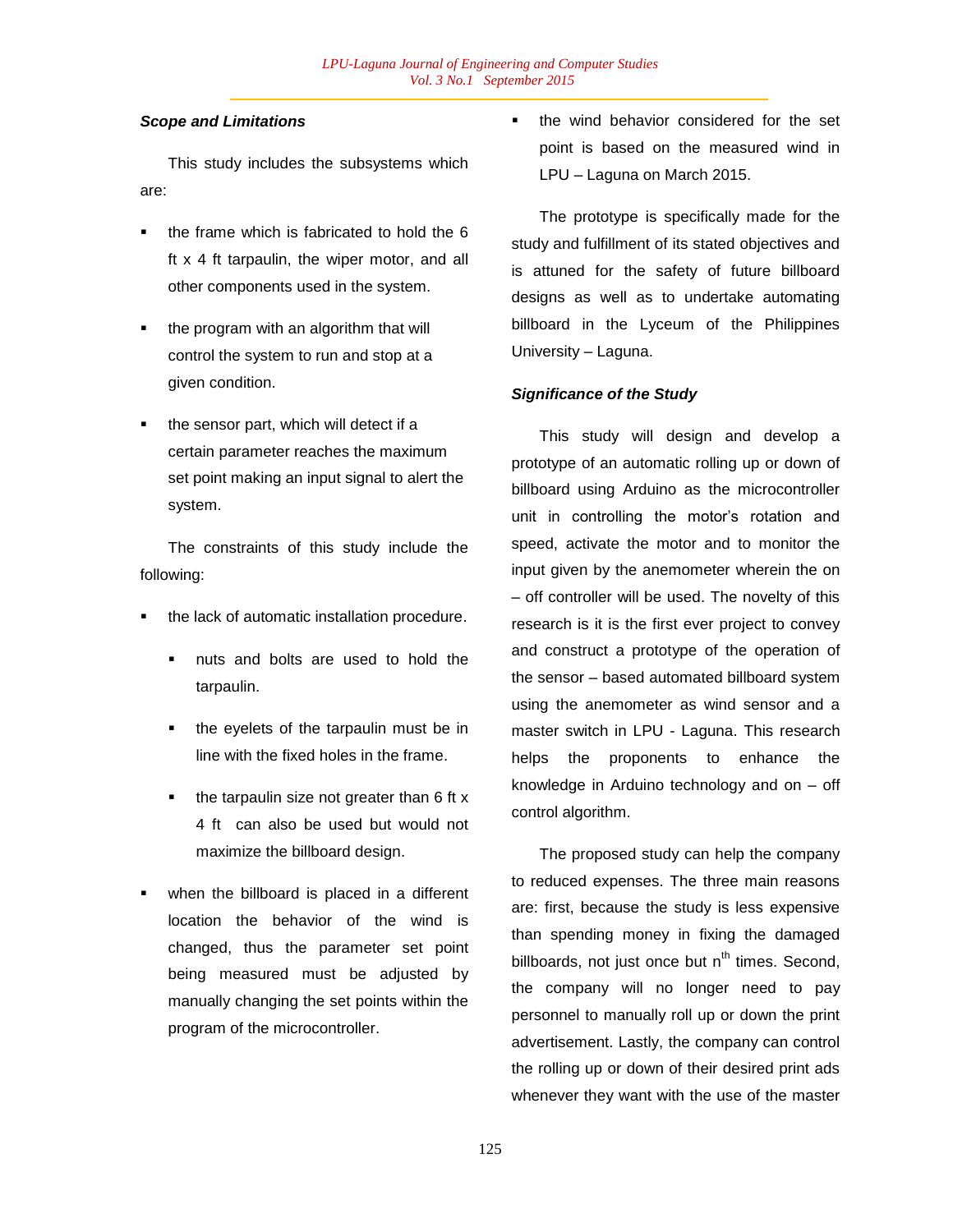switch which is connected to the microcontroller of the study.

In addition, manually rolling up or down the print-ads in high billboards are very risky, especially during rainy season. Workers" wellbeing are put in danger. Through this project, risking of lives can be reduced or even be prevented.

Also, the residence around a specific billboard will become safer with the help of this study. Because, whenever there is a storm, lots of billboards are damaged and crashed due to not successfully rolling up the print ads which may cause it to fall from the nearby residence. Many properties might be affected by this accident like houses, cars, or any establishments nearby.

All in all, the project will be beneficial to industrial or advertising companies, to the workers and to the residence. This study may also be used as a good reference for future studies.

## **METHODOLOGY**

### *Project Flow*



**Figure 3.1.Project Flow.**

The process of constructing the automatic rolling up/down of billboard prototype consists of five (5) procedures as follows:

a. Design

The project design is subdivided to hardware and software because the researchers aim to build a prototype that conveys the project and also consists of a microcontroller that controls the system.

Under the hardware category, there is the block diagram which represents the structure of the project by blocks connected by lines that show the relationship of the blocks. Further, the schematic diagram displays the layout of the electronic circuit using graphic symbols. Enlistment of the materials used is also necessary under the hardware.

The software includes the algorithm and its flowchart. Also, the microcontroller is included which is the Arduino.

#### b. Implementation

This is the execution of the design in both hardware and software side of the project. The Arduino board is connected to different components that are used such as the anemometer, switches, motor, etc.

Also, the program is developed and coded in the Arduino. This is the programming phase in which the programmer converts the program specifications into computer instructions or into programs.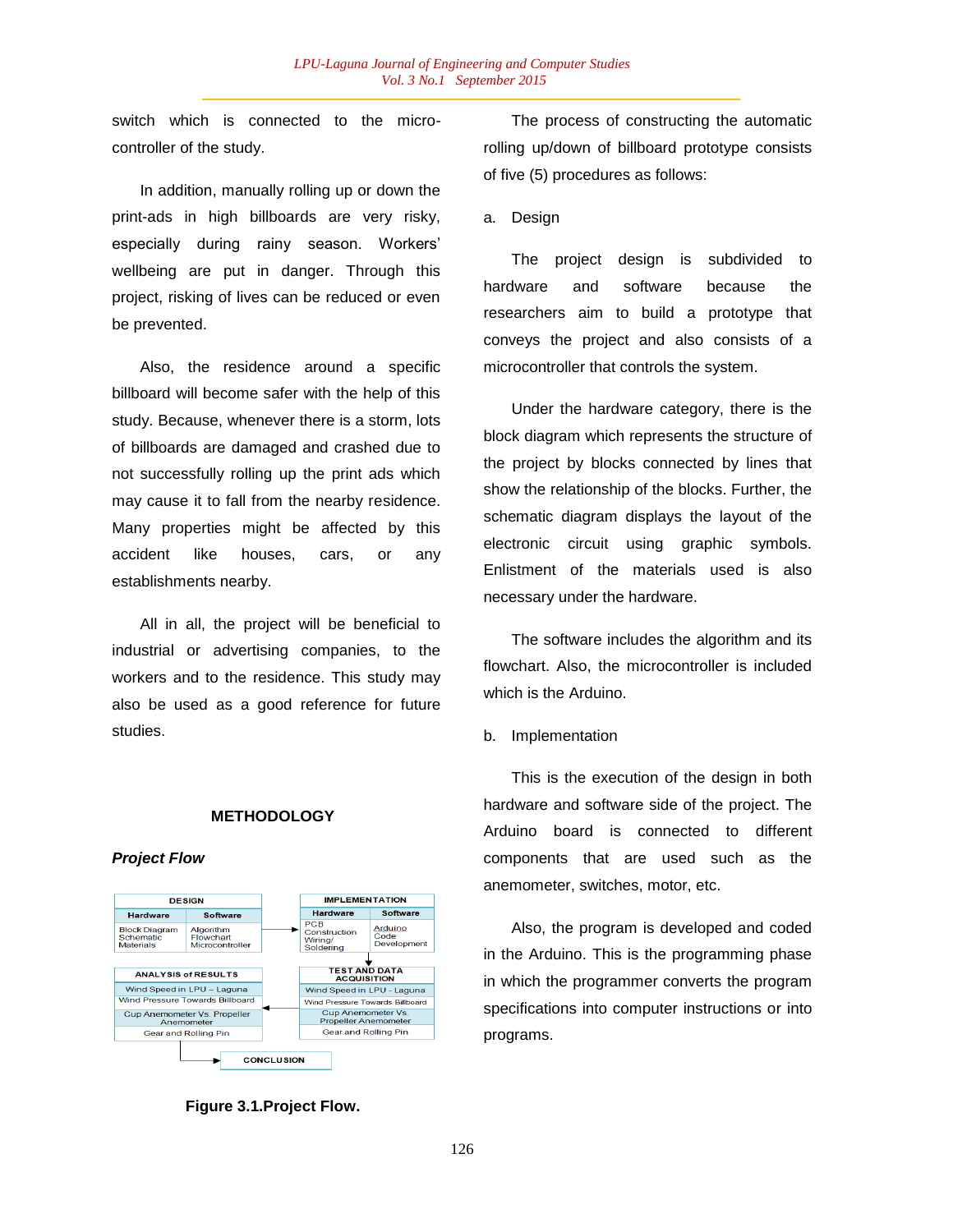## c. Test and Data Acquisition

This is the process of gathering and measuring information on variables of interest. In this study, the proponents conducted tests measuring the speed of the wind in LPU – Laguna. Using the data from the test, the wind pressure towards the billboard was attained. Several tests comparing the cup anemometer and propeller was also performed to distinguish the most suitable anemometer for the project. A number of trials for the motor driver, relay and TIP transistor were also done. Additional to these is the observation of the behavior of gears and rolling pin to the system

#### d. Analysis of Results

Data accumulated during the research will need to be summarized and presented. This emphasizes the underlying concepts in describing and analyzing and interpreting the test results.

## e. Conclusion

This is where drawing the conclusion from the analyzed data is made. Also, this is the summary of the main points of the research. It also demonstrates the significance of the analyzed data and raises recommendations.

## **DESIGN CONSIDERATION**

#### *Conceptual Framework*



#### **Figure 4.1.Conceptual Framework.**

Rolling up or down of print-ads in the advertising billboard is performed through the following processes. There are two processes in the system, the manual and automatic process, which is controlled by the master switch. The automatic process is the anemometer measures the wind speed. The output of the anemometer is fed to the microcontroller, which is Arduino. The Arduino will decide whether the measured speed will drive the motor or not by means of a relay. When the microcontroller drives the motor, it means that the measured speed is beyond the typical level. But if it is not, the microcontroller declared that the measured speed is still on a typical level. The flow of the program of the microcontroller that was being used in the system can be seen in Figure 4.3. Referring to Figure 4.1, the sensor is used to monitor the rolling up or down of the billboard which in turn send a feedback signal to the controller to decide whether the rolling up or down will stop or continue until such time that the billboard is completely rolled.

The other method of driving the motor is by means of switch. The schematic diagram of this switch can be seen in Figure 3.3. The switch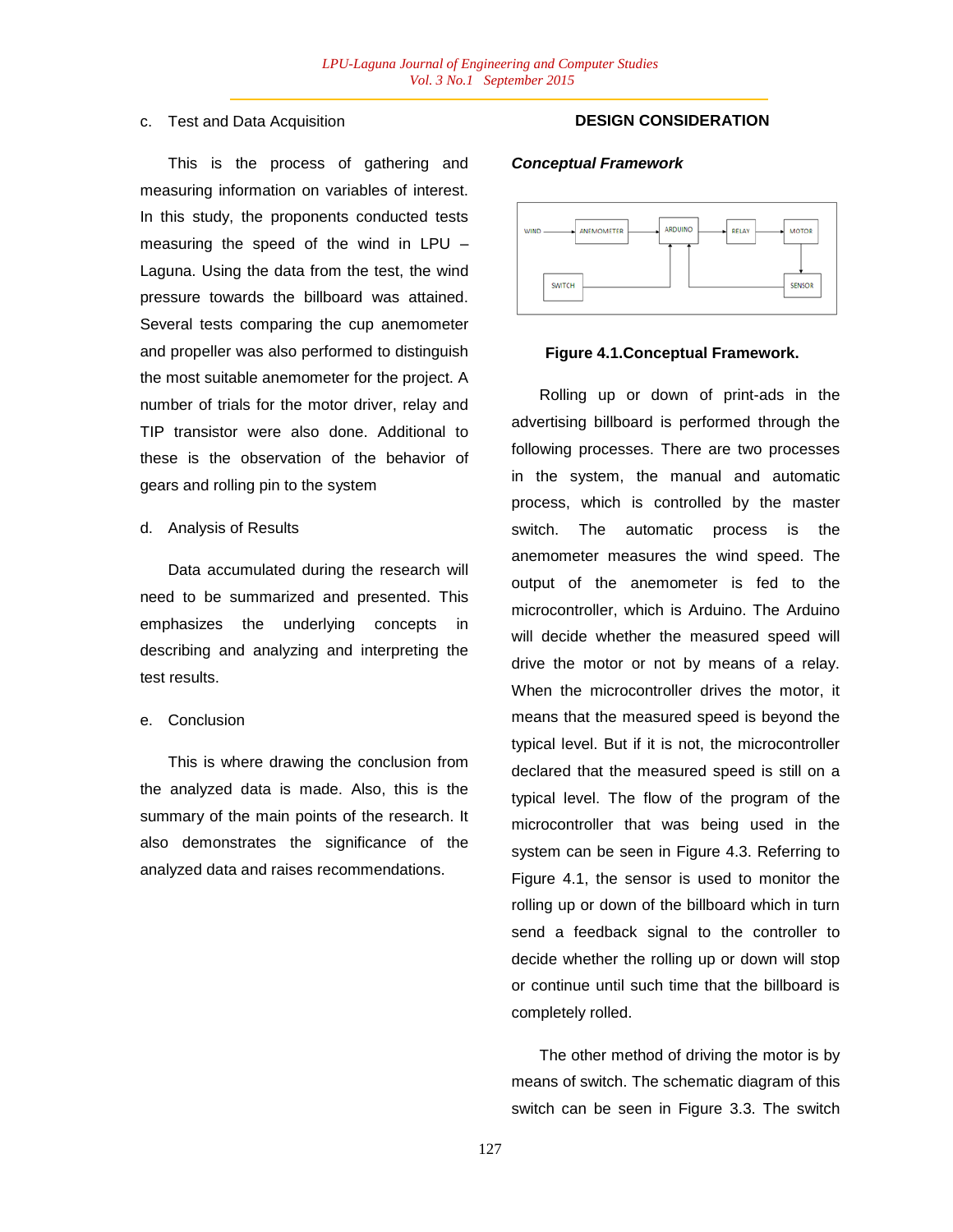serves as another option of controlling the operation of the rolling up or down of prints-ads in the advertising billboard. Like in the output of the anemometer, the switch is also serves as input in the microcontroller. The purpose of this switch is for the billboard operators, for them to control the rolling up or down of the billboard without depending on the speed of the wind.

### *Schematic Diagram*



## **Figure 4.2.Schematic Diagram.**

This diagram shows the circuit connection of the system. The master switch that controls which process, manual or automatic, to be performed is connected to digital pin, 7. The two main inputs of the system which are the anemometer and the manual switches (DOWN and UP switches) are connected to the microcontroller, Arduino, via the analog pin, A0, and digital pins, 2 and 4, respectively. The sensors or the contact switches of the system that stops the operation of each process is connected to the microcontroller via the digital pins, 3 (bottom contact switch) and 5 (top contact switch), respectively. While the outputs of the microcontroller which are the digital pins, 9 and 10, respectively, are connected to two

separate transistors that control two separate relays that control when each motors are turned off or on, consecutively.

One of the pin for coil of the two relays is connected to the 5V supplied by the microcontroller. This serves as the power source to energize the relays. The common pin for the two relays is connected to the 12 – 24V power supply that supplies power to the motor when it is on. The normally open pin of the relays is connected to the two positive terminals of the motor, separately. When the relay is turned on the motor is turned on as well, and when it is off, the same thing happens to the motor.

The negative terminal of the motor is directly connected to the negative or ground terminal of the 12 – 24V power supply. The diode serves as the current-blocking component to stop any unwanted current to pass through the relay and directly to the transistor that is connected to the other coil pin of the relay. The anemometer monitors the wind speed and sends signals via voltage output to the microcontroller. The microcontroller monitors and reads the inputs and performs the necessary procedures.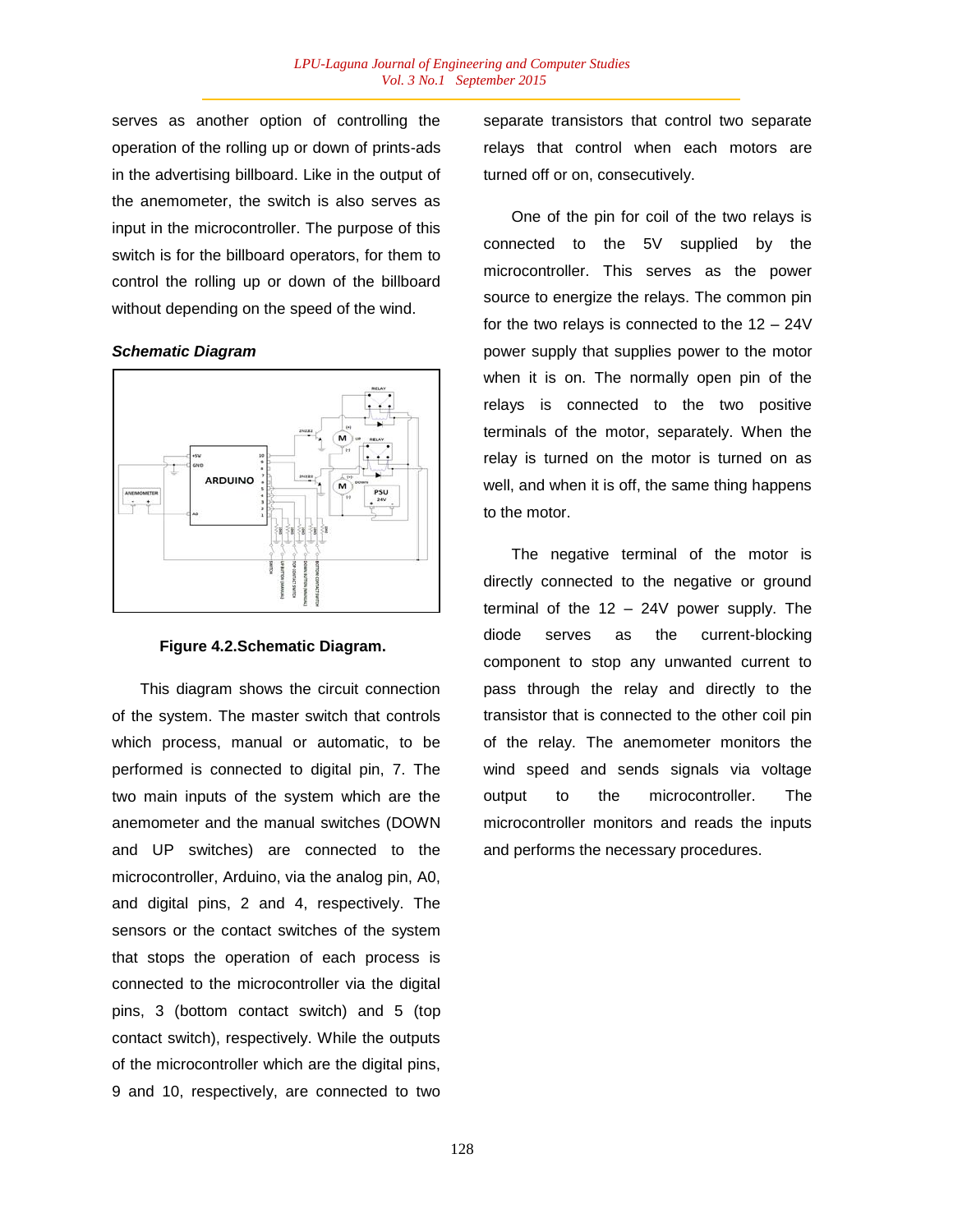*The Prototype (Illustrations and Descriptions)*



# **Figure 4.1A Prototype of the Billboard Design.**

This study involves both electronics and electromechanical systems which include 7 x 6 feet metal frame, cup anemometer as wind sensor, Arduino as the microcontroller, push buttons as sensors, toggle switches as inputs for the manual process, relay for switching on and off the motor, wiper motor, chains and gears.



**Figure 4.1B Billboard Design Dimensions (Front View)**



# **Figure 4.1C Billboard Design Dimensions (Top View)**

There are two power supply units (PSU) used in the system that converts the alternating current (AC) electric power from the mains to low voltage and supplies direct current (DC) to the components in the system. One of the two power supply is a 12V DC unregulated power supply used for the wiper motor. The other PSU is used to supply 5V DC to the microcontroller.

The wiper motor"s positive terminals are connected to the each relay, while, the negative terminal is directly connected to the negative or ground terminal of the power supply.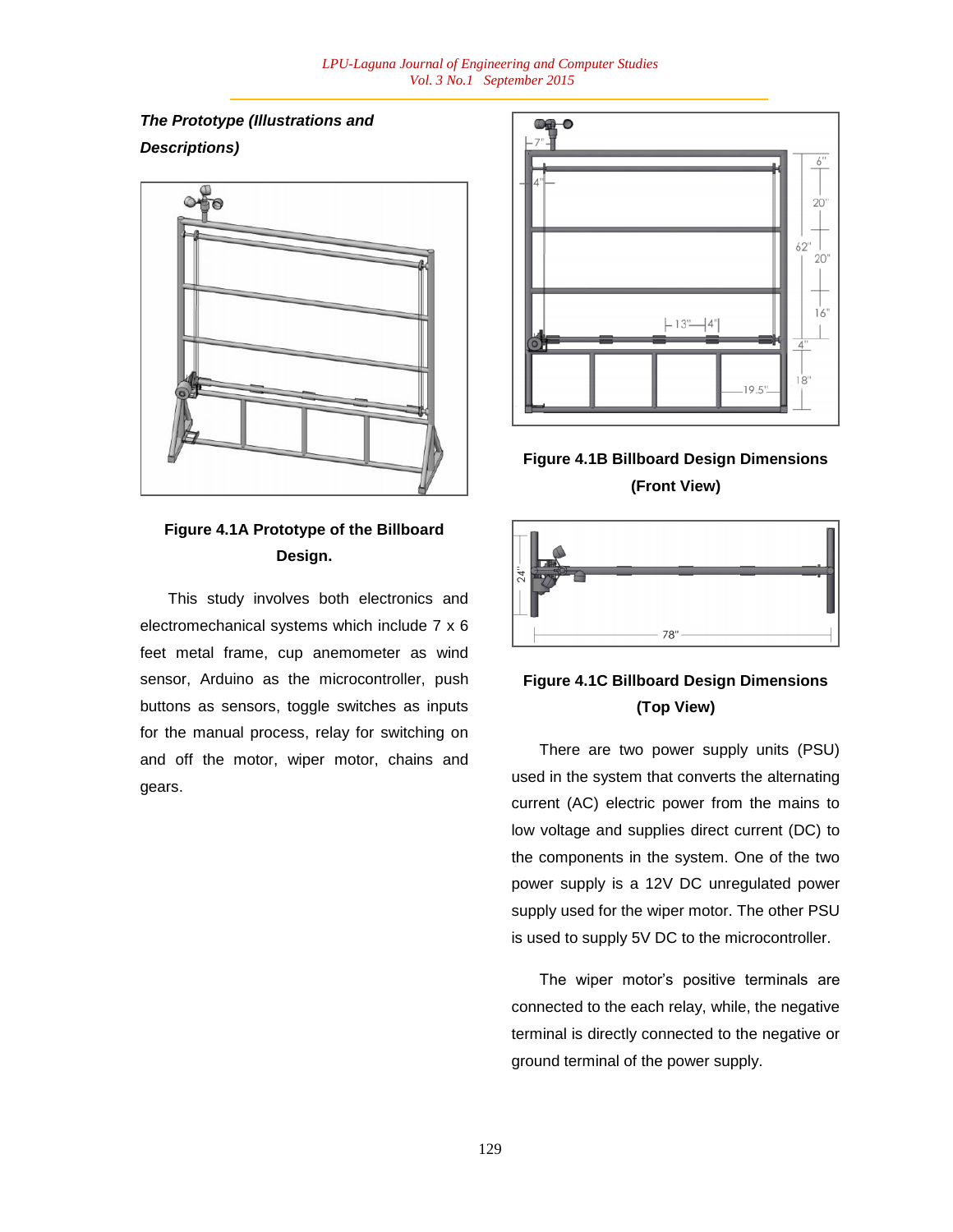

#### **Figure 4.1E Wiper Motor.**

There are two processes in the system in which the user can choose from, the manual and automatic process, by means of toggling the master switch. When the master switch is toggled to automatic, the manual process will not work, and likewise when the manual process is selected. Within both processes there are another two processes the microcontroller selects from, the roll-up process and roll-down process.

In the roll-up process, the microcontroller drives the first relay to turn on the motor and rotate in counterclockwise rotation, thus, rolling the tarpaulin upwards. The motor will stop when the steel bar that holds the upper end of the tarpaulin presses the push button or the top sensor placed on the upper left corner of the metal frame.

In the roll-down process, the microcontroller drives second relay to turn on the motor and rotate in clockwise rotation, thus, rolling the tarpaulin downwards. The motor will stop when the steel bar presses the push button or the bottom sensor placed on the lower left corner of the metal frame.



**Figure 4.1D Cup Anemometer.**

In the automatic process, the cup anemometer serves as the input that will continuously monitor the wind speed and send input signals to the microcontroller. The microcontroller will disregard the data it receives from the wind sensor unless it satisfies either set point. There are respective set points for the roll-up process and roll-down process.

For the automatic roll-down process, when the wind speed is greater than or equal to the given roll-down set point, it proceeds to the rolldown process. During the roll-down process, the motor will not stop even if the wind speed drops less than the specified set point. It will only stop when it presses the bottom sensor.

For the automatic roll-up process, when the wind speed is less than or equal to the given roll-up set point, it proceeds to the roll-up process. During the roll-up process, the motor will not stop even if the wind speed exceeds the set point. Though, it must return to the specified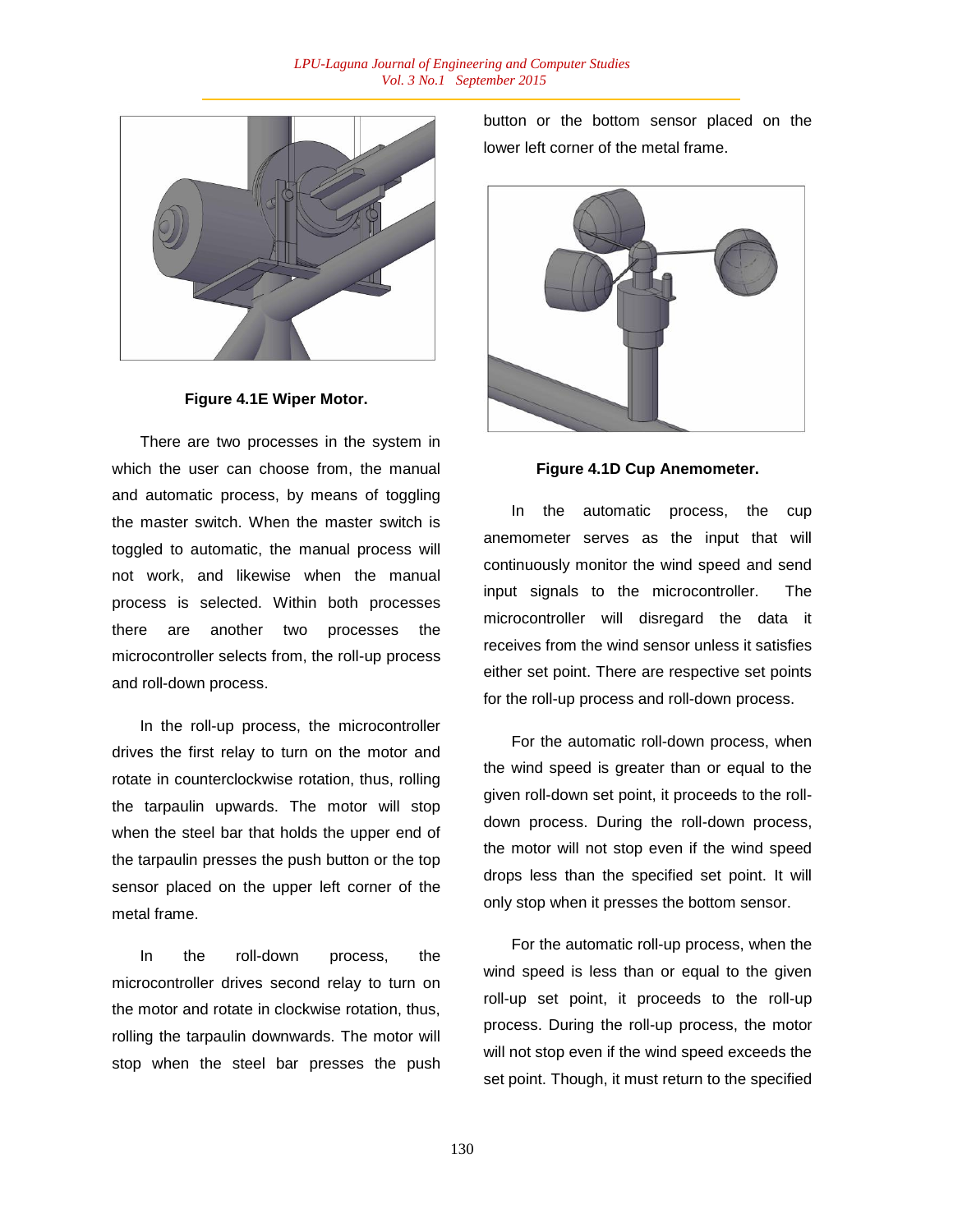|                                                | stop the motor.             | set point before it reaches the top sensor to           | 2.2.1.1.2.1                                            | Is the billboard completely<br>rolled down?                                                                                                        |  |
|------------------------------------------------|-----------------------------|---------------------------------------------------------|--------------------------------------------------------|----------------------------------------------------------------------------------------------------------------------------------------------------|--|
| <b>Pseudo Code</b><br>Start the program.<br>1. |                             |                                                         |                                                        | 2.2.1.1.2.1.1 If no, the motor will continue<br>to run until it satisfies the<br>previous condition.                                               |  |
| 2.                                             | What process is to be used? |                                                         |                                                        | 2.2.1.1.2.1.2 If yes, the motor stops.                                                                                                             |  |
|                                                | 2.1                         | If manual process                                       |                                                        | Return to 2.2.                                                                                                                                     |  |
|                                                | 2.1.1                       | Is the billboard is to be rolled<br>down                | 2.2.1.2                                                | If no, is the wind's less than<br>5kph*                                                                                                            |  |
|                                                | 2.1.1.1                     | Press the DOWN switch.                                  | 2.2.1.2.1                                              | Arduino drives the relay                                                                                                                           |  |
|                                                | 2.1.1.2                     | Arduino drives relay.                                   | 2.2.1.2.2                                              | Relay2 turns on the motor                                                                                                                          |  |
|                                                | 2.1.1.3                     | Relay turns on the motor.                               | 2.2.1.2.3                                              | Motor runs in<br>counterclockwise rotation                                                                                                         |  |
|                                                | 2.1.1.4                     | Motor runs in clockwise                                 |                                                        |                                                                                                                                                    |  |
|                                                |                             | rotation.                                               | 2.2.1.2.3.1                                            | Is the billboard completely<br>rolled down?                                                                                                        |  |
|                                                | 2.1.1.4.1                   | Is the billboard completely<br>rolled down?             | 2.2.1.2.3.1.1                                          | If no, the motor will continue<br>to run until it satisfies the<br>previous condition.<br>2.2.1.2.3.1.2 If yes, the motor stops.<br>Return to 2.2. |  |
|                                                |                             |                                                         |                                                        |                                                                                                                                                    |  |
|                                                |                             | previous condition.                                     |                                                        |                                                                                                                                                    |  |
|                                                |                             |                                                         | 2.1.1.4.1.2 If yes, the motor stops. Return<br>to 2.1. |                                                                                                                                                    |  |
|                                                |                             | 2.2 If automatic process                                |                                                        |                                                                                                                                                    |  |
|                                                | 2.2.1                       | Is the wind's speed greater<br>than or equal to 28kph*? |                                                        |                                                                                                                                                    |  |
|                                                | 2.2.1.1                     | If yes, Arduino drives the relay                        |                                                        |                                                                                                                                                    |  |
|                                                | 2.2.1.1.1                   | Relay1 turns on the motor                               |                                                        |                                                                                                                                                    |  |
|                                                | 2.2.1.1.2                   | Motor runs in clockwise<br>rotation                     |                                                        |                                                                                                                                                    |  |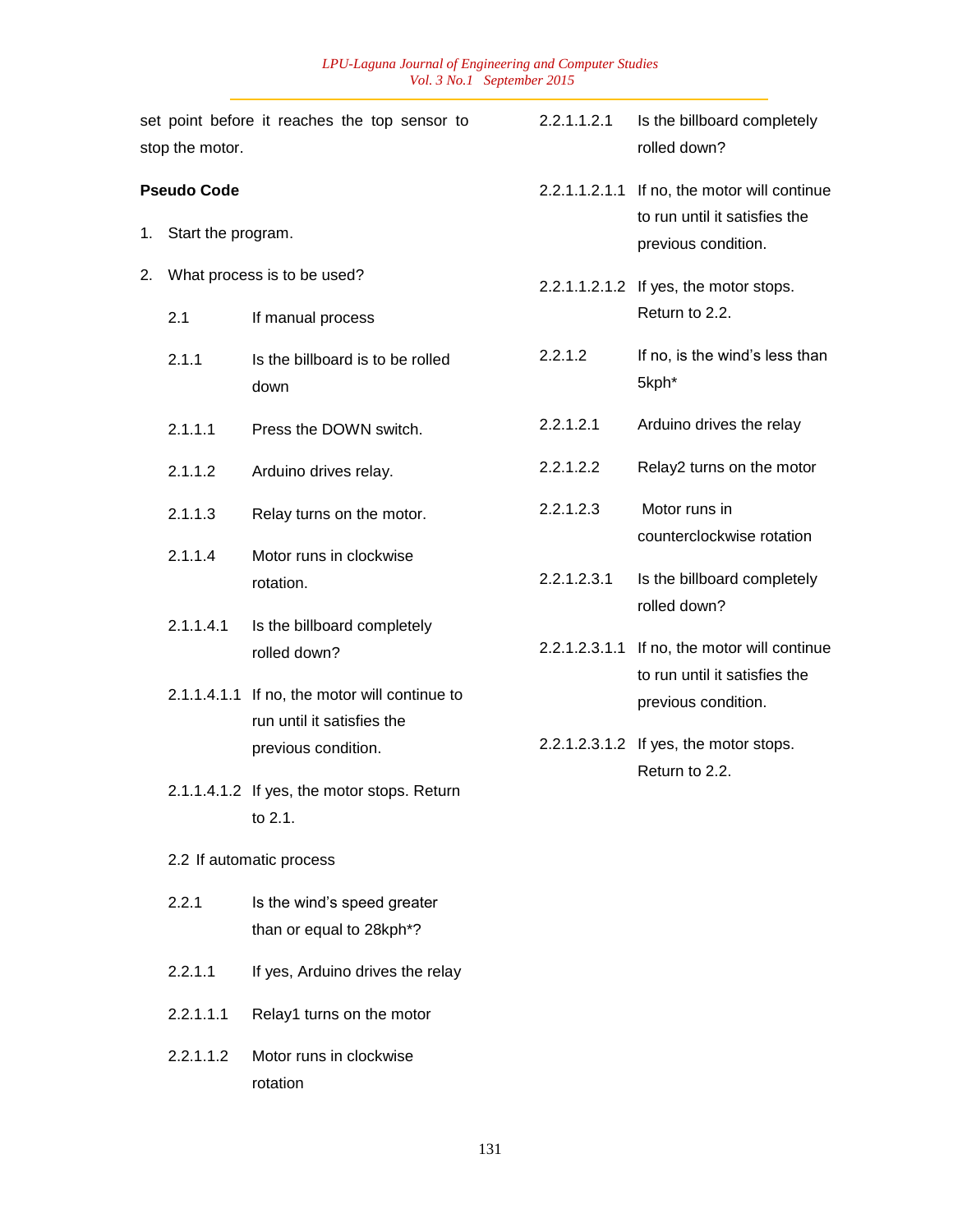### *LPU-Laguna Journal of Engineering and Computer Studies Vol. 3 No.1 September 2015*

# **Flow Chart**



**Figure 4.3A Flow Chart.**





**Figure 4.3C Flow Chart.**



is the bill xempler<br>Usef do YES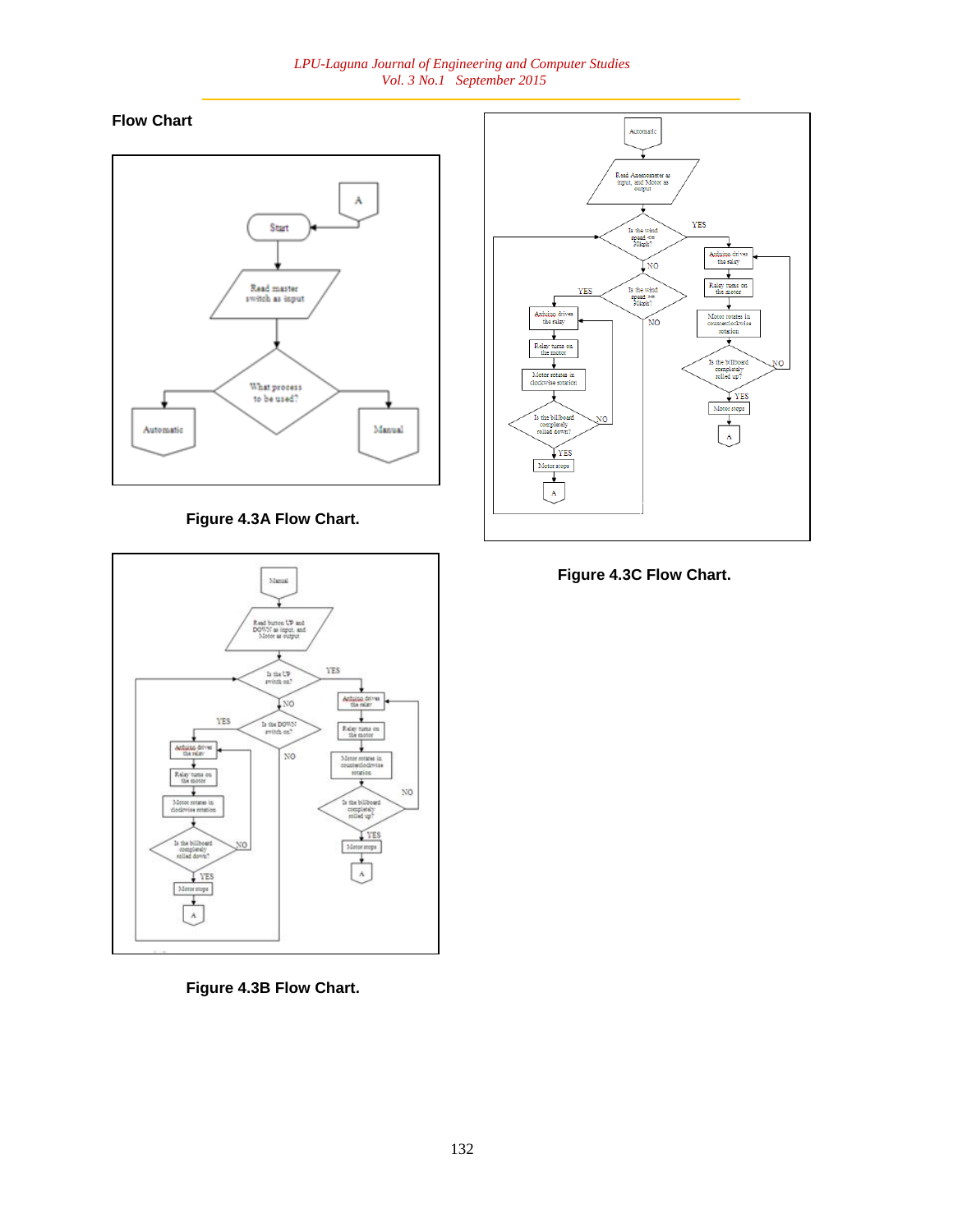## **RESULTS AND DISCUSSION**

**Table 4.1 Comparison Between The Cup Anemometer and The Digital Propeller Anemometer Facing Parallel To The Wind.**

| <b>TRIALS</b> | <b>CUP</b><br><b>ANEMO-</b><br><b>METER</b><br>(kph) | <b>DIGITAL</b><br><b>ANEMOMETER</b><br><b>FACING PARALLEL</b><br><b>TO THE WIND</b><br>(kph) |
|---------------|------------------------------------------------------|----------------------------------------------------------------------------------------------|
| 1             | 7.9                                                  | 7.3                                                                                          |
| $\mathbf{2}$  | 16.1                                                 | 16.2                                                                                         |
| 3             | 14                                                   | 13.9                                                                                         |
| 4             | 12.3                                                 | 12.6                                                                                         |
| 5             | 9.3                                                  | 9.8                                                                                          |
| 6             | 5.8                                                  | 5.3                                                                                          |
| 7             | 6.4                                                  | 6.9                                                                                          |
| 8             | 12.4                                                 | 12.4                                                                                         |
| 9             | 5.7                                                  | 6.0                                                                                          |
| 10            | 5.5                                                  | 5.3                                                                                          |
| 11            | 14.6                                                 | 13.9                                                                                         |
| 12            | 10.8                                                 | 10.8                                                                                         |
| 13            | 6.5                                                  | 6.9                                                                                          |
| 14            | 8.1                                                  | 7.9                                                                                          |
| 15            | 10                                                   | 10.7                                                                                         |
| Ÿ.            | 9.693333333                                          | 9.726666667                                                                                  |



**Figure 4.1 Comparison Between The Cup Anemometer and The Digital Propeller Anemometer Facing Parallel To The Wind.**

Percentage Error<sub>minimum</sub> = 
$$
\frac{10.8 - 10.8}{10.8} \times 100
$$

Percentage  $Error<sub>minimum</sub> = 0%$ 

Percentage Error<sub>maximum</sub> = 
$$
\frac{10.7 - 10.0}{10.7} \times 100
$$

Percentage  $Error_{maximum} = 6.54\%$ 

Percentage Error<sub>mean</sub> =  $\frac{9.73 - 9.69}{9.73} \times 100$ 

Percentage  $Error_{mean} = 0.41\%$ 

## **Table 4.2 Comparison Between The Cup Anemometer and The Digital Propeller Anemometer Facing Perpendicular To The Wind**

| <b>TRIALS</b> | <b>CUP</b><br><b>ANEMOMET</b><br>ER | <b>DIGITAL</b><br><b>ANEMOMETER</b><br><b>FACING</b><br><b>PERPENDICULAR</b><br><b>TO THE WIND</b> |  |  |
|---------------|-------------------------------------|----------------------------------------------------------------------------------------------------|--|--|
| (kph)         |                                     | (kph)                                                                                              |  |  |
| 1             | 16                                  | 13.2                                                                                               |  |  |
| $\mathbf 2$   | 13.2                                | 9.9                                                                                                |  |  |
| 3             | 9.4                                 | 10.1                                                                                               |  |  |
| 4             | 5.3                                 | 9.2                                                                                                |  |  |
| 5             | 5.5                                 | 6.8                                                                                                |  |  |
| 6             | 9.8                                 | 8.9                                                                                                |  |  |
| 7             | 13.4                                | 3.8                                                                                                |  |  |
| 8             | 6.2                                 | 7.9                                                                                                |  |  |
| 9             | 13.5                                | 10.1                                                                                               |  |  |
| 10            | 19.6                                | 7.7                                                                                                |  |  |
| 11            | 7.9                                 | 17.9                                                                                               |  |  |
| 12            | 10.6                                | 9.1                                                                                                |  |  |
| 13            | 10.9                                | 10.7                                                                                               |  |  |
| 14            | 16.5                                | 14.4                                                                                               |  |  |
| 15            | 10.9                                | 9.1                                                                                                |  |  |
| Ÿ.            | 11.24666667                         | 9.92                                                                                               |  |  |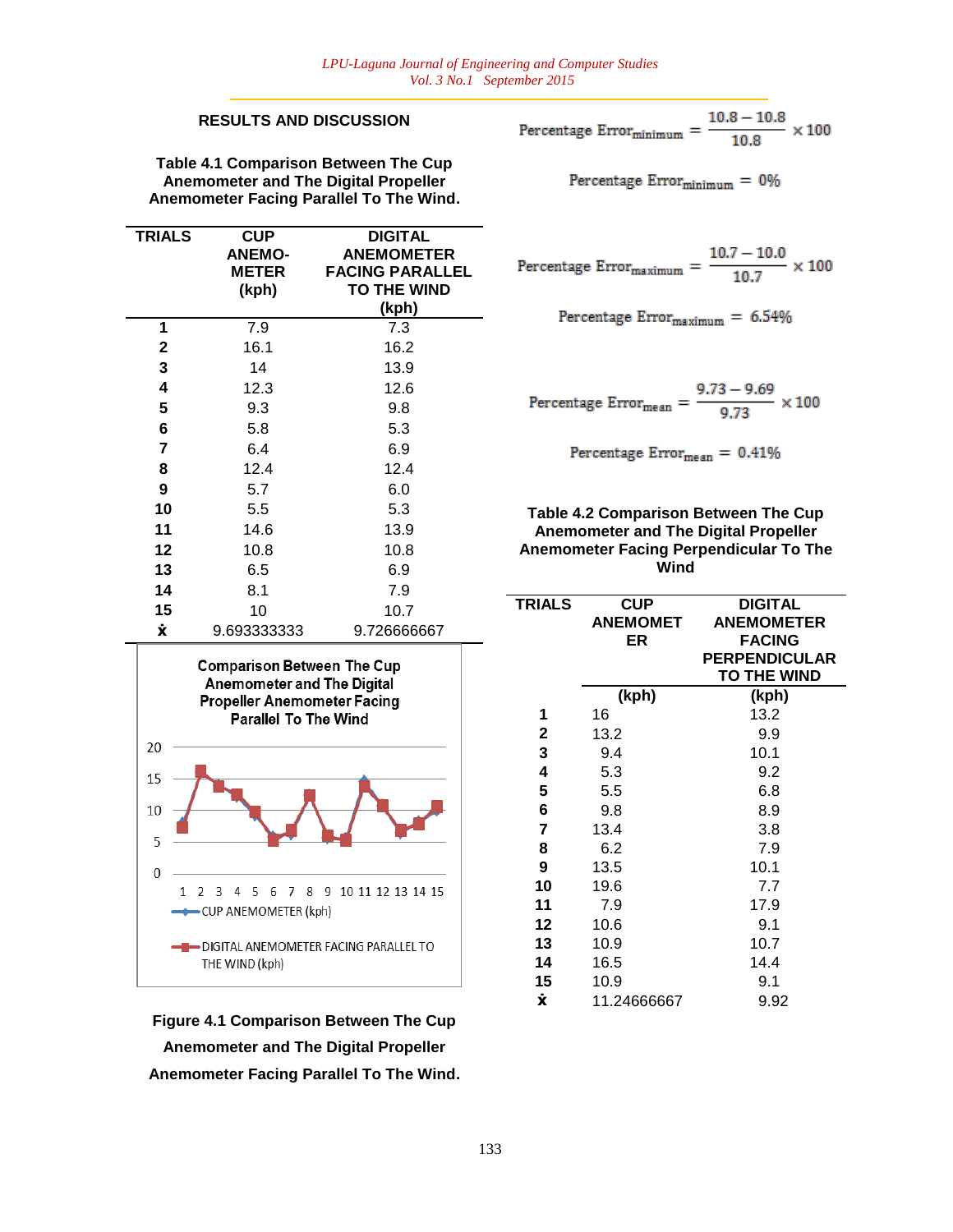

**Figure 4.2 Comparison Between The Cup Anemometer and The Digital Propeller Anemometer Facing Perpendicular To The Wind.**

Percentage Error $_{\text{minimum}} = \frac{10.1 - 9.4}{10.1} \times 100$ 

Percentage  $Error<sub>minimum</sub> = 6.93%$ 

Percentage Error $_{\text{maximum}} = \frac{19.6 - 7.7}{19.6} \times 100$ 

Percentage  $Error_{maximum} = 60.71\%$ 

Percentage Error<sub>mean</sub> =  $\frac{11.25 - 9.92}{11.25} \times 100$ 

Percentage  $Error_{mean} = 11.82\%$ 

The table 4.1 and table 4.2 show the comparison between the readings of the wind using the improvised cup anemometer and the

propeller anemometer. There are two tables provided as such that the propeller anemometer is tested facing the wind in two different directions, in parallel and in perpendicular direction. As seen on the data gathered there are small discrepancies between the readings of the improvised cup anemometer and of the propeller anemometer when it is faced parallel to the wind, while, the reading greatly differs when the propeller anemometer is faced perpendicular to the wind.

The cup anemometer senses winds perpendicular to its cup"s direction, while, the propeller anemometer sense winds parallel to its propellers. Therefore, to achieve the same reading the cup anemometer must be perpendicular to the wind while the propeller anemometer is parallel. In this experiment only the propeller anemometer changes the position in accordance with the wind direction because the cup anemometer is already set to a position where it will not move. This experiment is conducted to prove that it is acceptable to use the improvised cup anemometer instead of the propeller anemometer because they provide similar wind speed readings. Since, the percentage error of the cup anemometer and the propeller anemometer facing parallel to the wind is at most 6.54% it is concluded that the improvised cup anemometer is suitable to be used.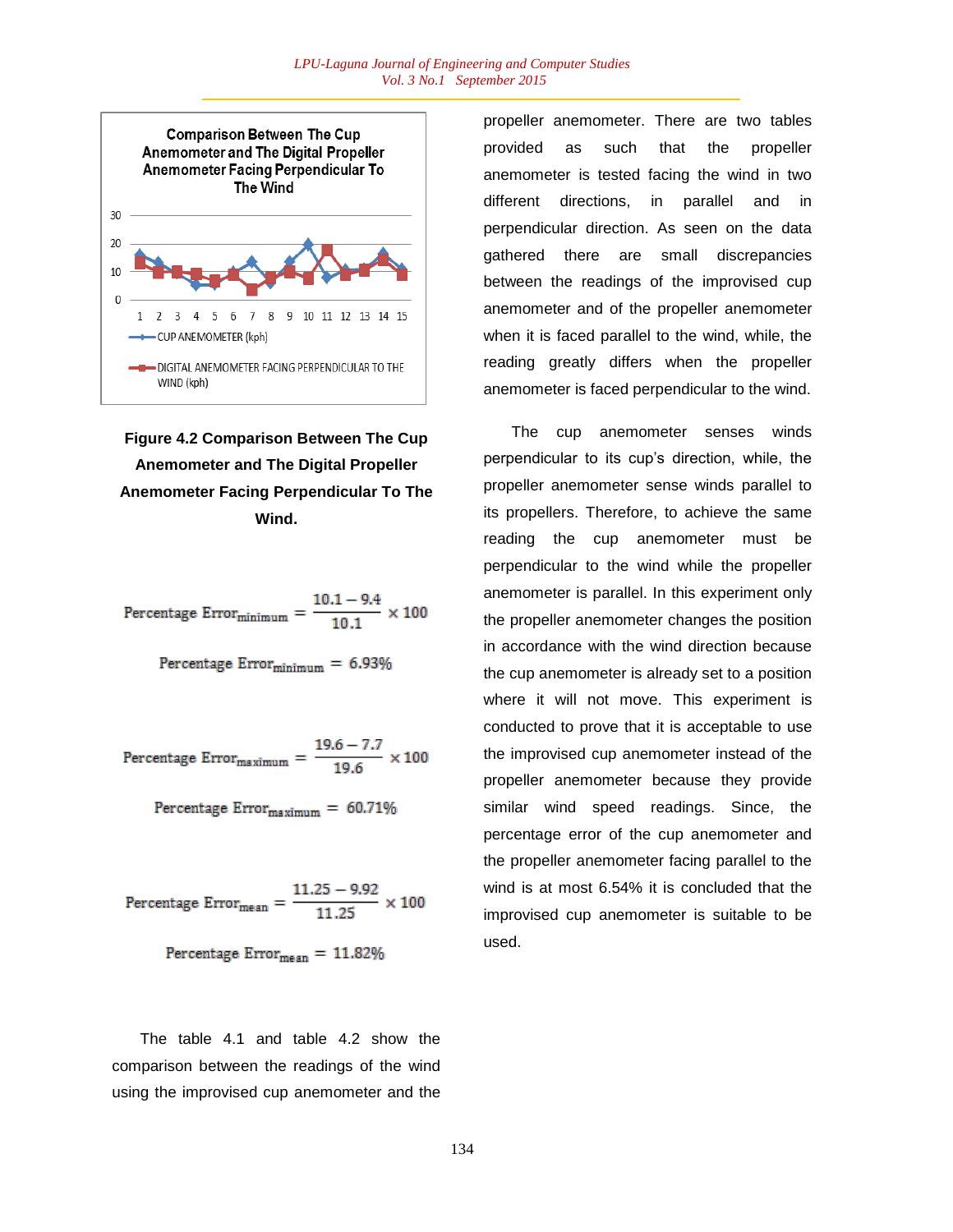## **Table 4.3 Time of Rolling Up/Down of Billboard Using Manual Process and Automatic Process**

| <b>Trials</b> | Manual<br><b>Switching</b> |                | <b>Automatic</b><br>Switching |         |
|---------------|----------------------------|----------------|-------------------------------|---------|
|               | Rolli                      | <b>Rolling</b> | Rolli                         | Rolling |
|               | ng                         | Down           | ng                            | Down    |
|               | Up                         |                | Up                            |         |
| 1             | 13.58                      | 13.82          | 13.59                         | 13.05   |
| 2             | 13.86                      | 13.69          | 13.47                         | 13.42   |
| 3             | 13.54                      | 13.82          | 13.99                         | 13.46   |
| 4             | 13.41                      | 13.69          | 13.47                         | 13.33   |
| 5             | 13.81                      | 13.70          | 13.57                         | 13.46   |
| 6             | 14.31                      | 13.57          | 13.45                         | 13.28   |
| 7             | 13.63                      | 13.82          | 13.55                         | 13.64   |
| 8             | 13.59                      | 13.78          | 13.86                         | 13.50   |
| 9             | 13.14                      | 13.42          | 13.75                         | 13.42   |
| 10            | 13.50                      | 13.64          | 13.53                         | 13.42   |
| Mean          | 13.63                      | 13.695         | 13.62                         | 13.398  |
| Time          | 7                          |                | 3                             |         |
| (sec)         |                            |                |                               |         |



# **Figure 4.3.A Time of Rolling Up and Down of Billboard Using Manual Process**



# **Figure4.3.B Time of Rolling Up and Down of Billboard Using Automatic Process**

To evaluate the performance of the project, we tested the time (in seconds) of the rolling up and down of manual and automatic switching shown on table 4.3. Notice that the time for rolling down is within the range of 13.6 to 13.7 seconds while the rolling up is 13.3 to 13.6 seconds. Rolling up the billboard is almost the same.

## *Project Capabilities*

This system is designed to deal with safety regarding the current method of rolling down the billboard. It also offers convenience to the owner(s) of the billboard advertisement as they are not required to hire workers to roll down the billboards.

The system is automated by means of the microcontroller and motor. It provides two processes: manual and automatic. In manual process, the user can select whether he or she wants to roll down or roll up the billboard by the use of switches found in the circuit box. In automatic process, without any human intervention the system is capable of detecting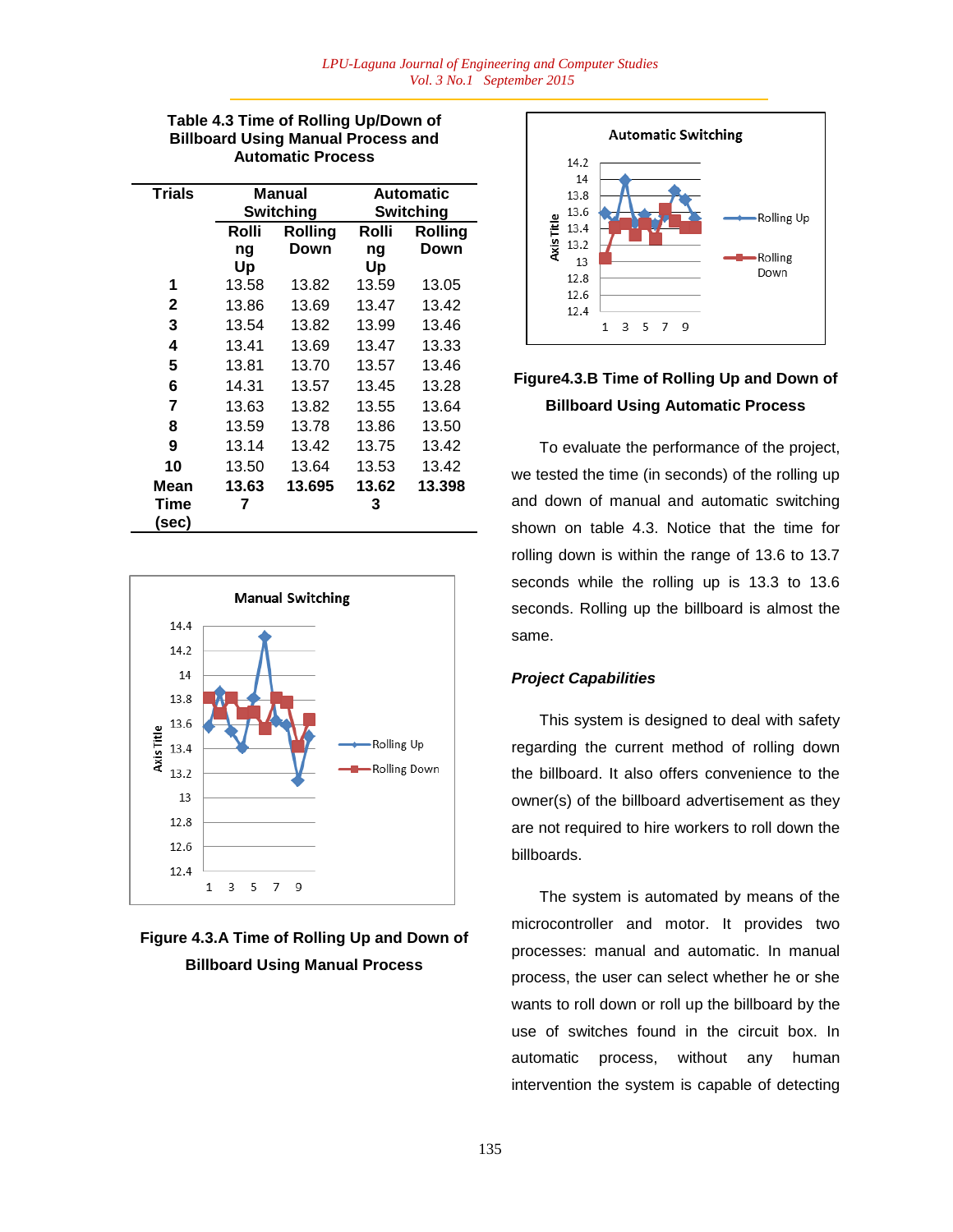and determining when the billboard should be rolled up or down by the use of anemometer that is placed on top of the metal frame.

The proponents choose to use Arduino as the microcontroller as the main component in controlling the system since it is easy to understand and use, and it is less expensive in comparison to other microcontrollers available. Also, because of its user-friendly environment, future researchers who would tackle this study would easily be able to improve the system to their desired purposes.

However, there are limitations to the system. One of the limitations is that there is no delay included in the program. In the automatic process, whenever the set point for the roll up is attained, the system will immediately perform the roll up process, and likewise for the roll down process. A gust of strong wind can immediately activate the roll down process when the roll down set point is met. Another limitation is that in the roll up process when the wind exceeds the roll up set point, the motor will not stop even if the top sensor is pressed unless the wind returns to the required set point.

#### **CONCLUSION**

In conclusion, this study has endow with present technology and has given its part is in line with improving the billboard system which will serve as the automatic mechanism for billboards. The proponents have created a prototype that shows the operation of the microcontroller-based automated billboard

system but given all its limitations and recommendations for improvement, this study is feasible because the researchers have conducted series of test to show its competence and calculated necessary parameters to present efficiency which was for the fulfillment of the objectives of this research.

This experimental research has designed the system program using C++ as the system language, and On-Off Controller for the algorithm and controlled the system using Arduino as the microcontroller, and anemometer as the wind sensor along with a switch as the inputs. This system was to promote safety of the innovated designs for billboard systems in the country, particularly in the Lyceum of the Philippines – Laguna.

### **RECOMMENDATION**

For the development and future related studies of the project, the following recommendations are given:

- Installation of the tarpaulin can also be considered important in the system. Hence, the proponents recommend the future researchers to improve the installation of the tarpaulin in the system since it is not automated.
- When there is power failure, the system is not capable of providing an alternative power supply. Therefore, the proponents encourage the future researchers to provide a power supply that is uninterruptable (i.e. Battery).